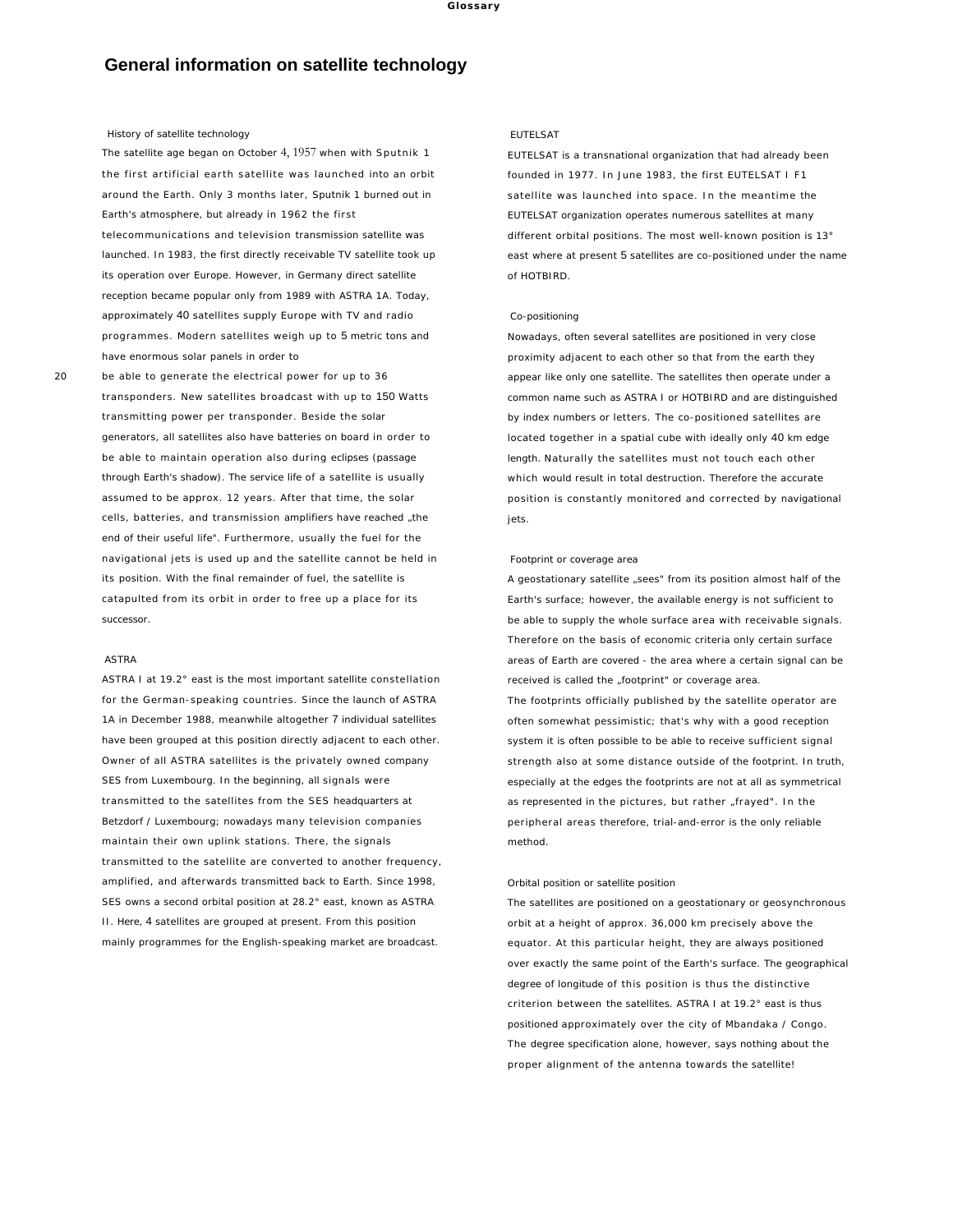#### Transponder

Modern satellites have up to 36 transponders.

Either an analogue or up to 10 digital TV programmes can be transmitted on a single transponder. The transmitting power of a new, modern transponder is up to 150 W, but in the course of the years it decreases ever more. Older satellites have transponder powers of partially less than 50 W. In principle, ,old" analogue transponders can also be re-used digitally, but usually then fewer programmes are transmitted than with newer transponders, and the coverage area is smaller.

## **Transmission method**

#### Analogue technology

The analogue transmission method Had been the

standard in the past. Germany is one of the few European countries that still uses this technology today - in parallel to the new digital technology. The main disadvantage of analogue technology is that only one TV programme and, as the case may be, 4 radio programmes per transponder can be transmitted at the same time.

At present, there are still almost 50 analogue transponders active on ASTRA I, but during the next few years they will most likely become appreciably fewer. The state-owned programme providers of Germany, however, still want to maintain analogue broadcasting until 2010. Analogue transponders on ASTRA I have a noticeably smaller reception range than digital transponders.

## Digital technology

Already today and still much more in the future, digital transmission technology will play the most important role in satellite TV. The fundamental benefit for the programme providers is to be able to transmit several channels over a single transponder. Thereby the allocation is completely freely selectable. Instead of up to 10 TV programmes, also only radio programmes or any mix of TV and radio programmes can be transmitted. Also internet data or any other type of data services are feasible. Apart from flexibility, there are of course cost benefits involved for the broadcasting stations.

## Transport stream

The totality of the digital data that are transmitted over a transponder is called the transport stream. It includes the individual TV and radio channels. The transport stream

is what the receiver actually receives. The specifications of frequency, polarization, and symbol rate that you can often read always refer to a transport stream.

#### Bandwidth

With analogue transponders, the bandwidth was defined as approx. 27 MHz. Digital transponders can be operated with almost any bandwidth. Thus it has become possible to operate older, weaker transponders with lower bandwidth and nevertheless to achieve a still larger reception range. Furthermore, several mutually independent signals (transport streams) of low bandwidth can be transmitted on a single transponder - a technology which is gladly taken advantage of in particular by broadcasting transmission vans. As a general rule it can be said that signals with large bandwidth (MCPC - multiple channels per carrier) are rather appropriate for reception by the final customer while signals with low bandwidth (SCPC - single channel per carrier) usually serve for transfers, the so-called "feeds". On ASTRA there are almost exclusively MCPC signals to be found.

#### Symbol rate

A parameter that is important to be known for digital transponders because it must be entered correctly into the receiver for a successful programme search if specific channels are searched. The larger the symbol rate, the larger also the bandwidth and the more channels can be transmitted over a transponder. However, with digital technology there are very many possibilities of configuring the transport stream beyond the symbol rate. Some providers use this to squeeze very many channels into a single transponder which then results in low image quality, small reception range and significant errorproneness.

#### Range with digital reception

Strictly speaking, each individual transponder achieves a somewhat different reception range. Often this is intended in order, e.g., to serve only a certain regional area, but sometimes this occurs more or less coincidentally. Apart from the transmitting power, naturally the used satellite plays a role, but also the configuration of the transport stream and the bandwidth of the signal. Therefore it is quite normal that at the edges of the footprints some channels can still be received while others already cannot be received any more. Modern automatic systems naturally search exclusively digital and therefore still find the satellites also in areas in which only few programmes can be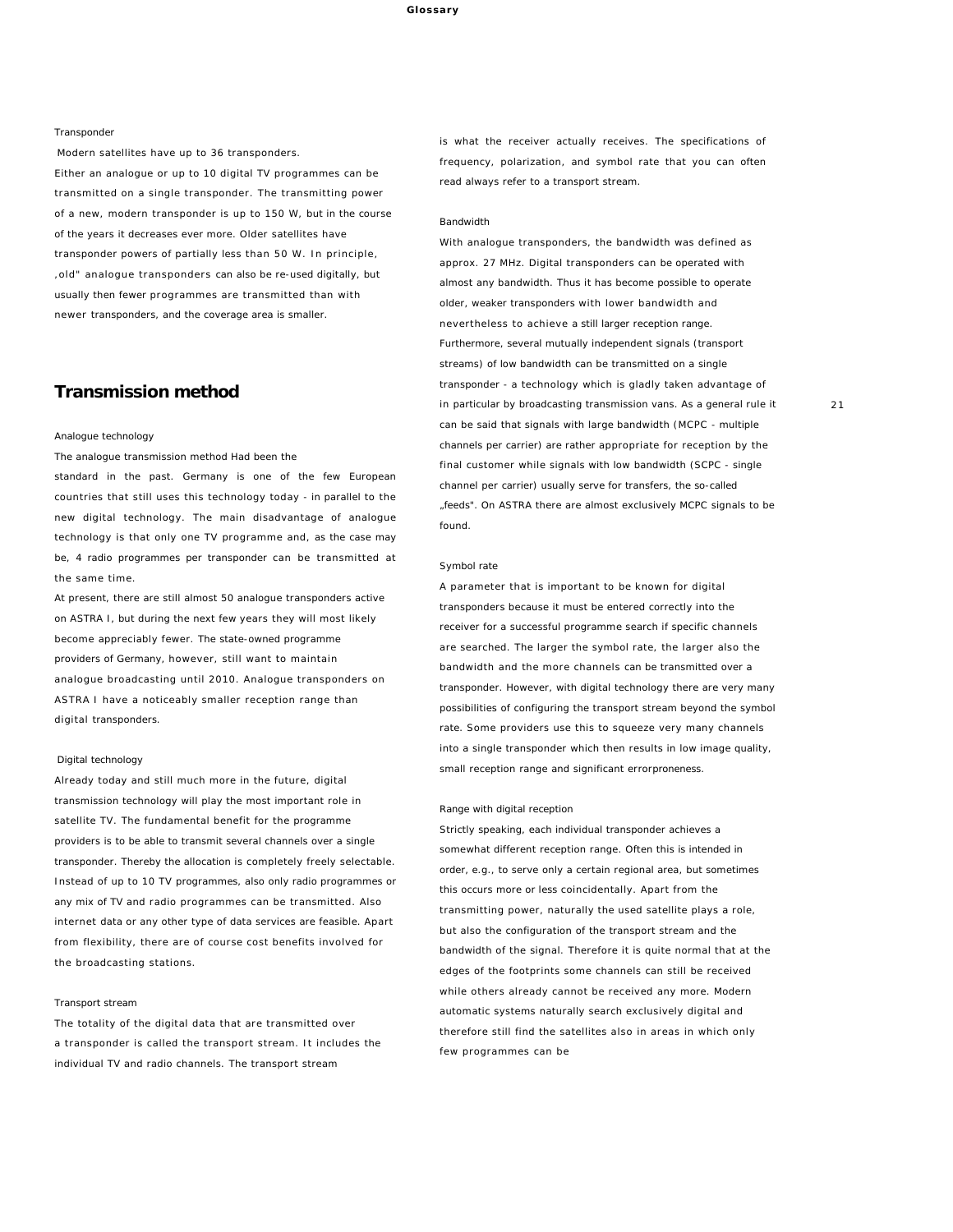received. Systems that are still set to analogue search of course waste many 100 kilometres of reception range. German digital programmes have special benefits as compared to analogue programmes in southern Italy, Greece, and northwest Africa, but also in the eastern regions of Europe.

#### Interferences with digital reception

Normally, in case of a bad signal the picture "disappears" almost suddenly. Interferences usually show up by a roughly screened picture or by a stationary, unchanging picture. In these cases usually the signal is too weak. However, there might also be errors on the side of

22 the transmitter or overload of the transport stream. On HOTBIRD there are frequently typical examples of channels that are always noticeably disturbed despite a very strong signal.

#### Free line-of-sight to the satellite

This is the most important criterion of all in order to have good reception. Solid buildings in the signal path always prevent reception. In rare cases, trees can be permeable for the signal, but one should not rely on this under any circumstances. With the choice of location, geography should be taken into consideration - the further north you are, the flatter the signal comes in. In the high north even topographic obstacles such as mountains can prevent reception of the satellite programmes due to Earth's curvature.

## Antenna size

The larger the antenna, the larger will be the footprint (the reception range) of a certain transponder and the reserves in relation to bad weather conditions. Damaged (bent, dented) dishes reduce the reception range drastically. Particularly good LNBs can bring to bear their benefits only at the limits of the footprint. In the centre of the reception area, e.g. in Germany, the satellite operators already recommend a minimum size of the antenna in order to enjoy trouble-free reception also in bad weather.

## **Receiver**

## Analogue

Still in use in large numbers; a new purchase, however,

is not recommended any more. Actually only useful at all for Germans since meanwhile almost all other countries transmit exclusively digitally.

## Analogue ADR

In addition to the normal receiver, there is a digital radio part (ADR = ASTRA Digital Radio) integrated that, however, only works on ASTRA I. ADR is absolutely not compatible to the new digital standards.

## **Digital (DVB, FTA)**

The digital television standard is often also called ,,DVB" (Digital Video Broadcast). Sometimes also the abbreviation FTA (Free to Air) is used in this context. FTA designates unencrypted, freely accessible programmes. These terms can therefore frequently be found on digital receivers. Apart from TV operation, digital receivers naturally are also able to receive DVB radio programmes. Sometimes digital satellite receivers are also called DVB-S receivers whereby the "S" stands for "satellite".

## Digital CI

Most countries of Europe encrypt (encode) their digitally transmitted programmes. In order to be able to receive such programmes, either a provider-specific receiver or a so-called CI receiver is required. With the suitable decoding modules and the pertinent Smartcards, Cl receivers offer the possibility of being able to receive programmes in most of the used encrypting technologies. External decoder boxes as they were still in use in the analogue era cannot be used any more with digital TV.

## Common Interface (CI)

Cl receivers possess 1 or 2 card slots that can accept decrypting modules. Depending upon country and pay TV providers, different modules may be required. A Cl receiver is thus nothing more than the platform which permits the use of additional decrypting modules in the first place. Only with a Cl receiver it is possible to receive several different pay TV packages.

#### Cl modules

Sometimes also called CA modules (Conditional Access). These modules decrypt the programmes concerned together with a suitable Smartcard (subscription card). Some modules work with only one technology (e.g. Viaccess), others again are able to master several different technologies. The Cl module must be inserted into the slot of the Common Interface. Usually, depending upon country/provider, different modules must be used. Information is available from the respective programme provider. For German pay TV, use of the so-called Alphacrypt module is recommended.